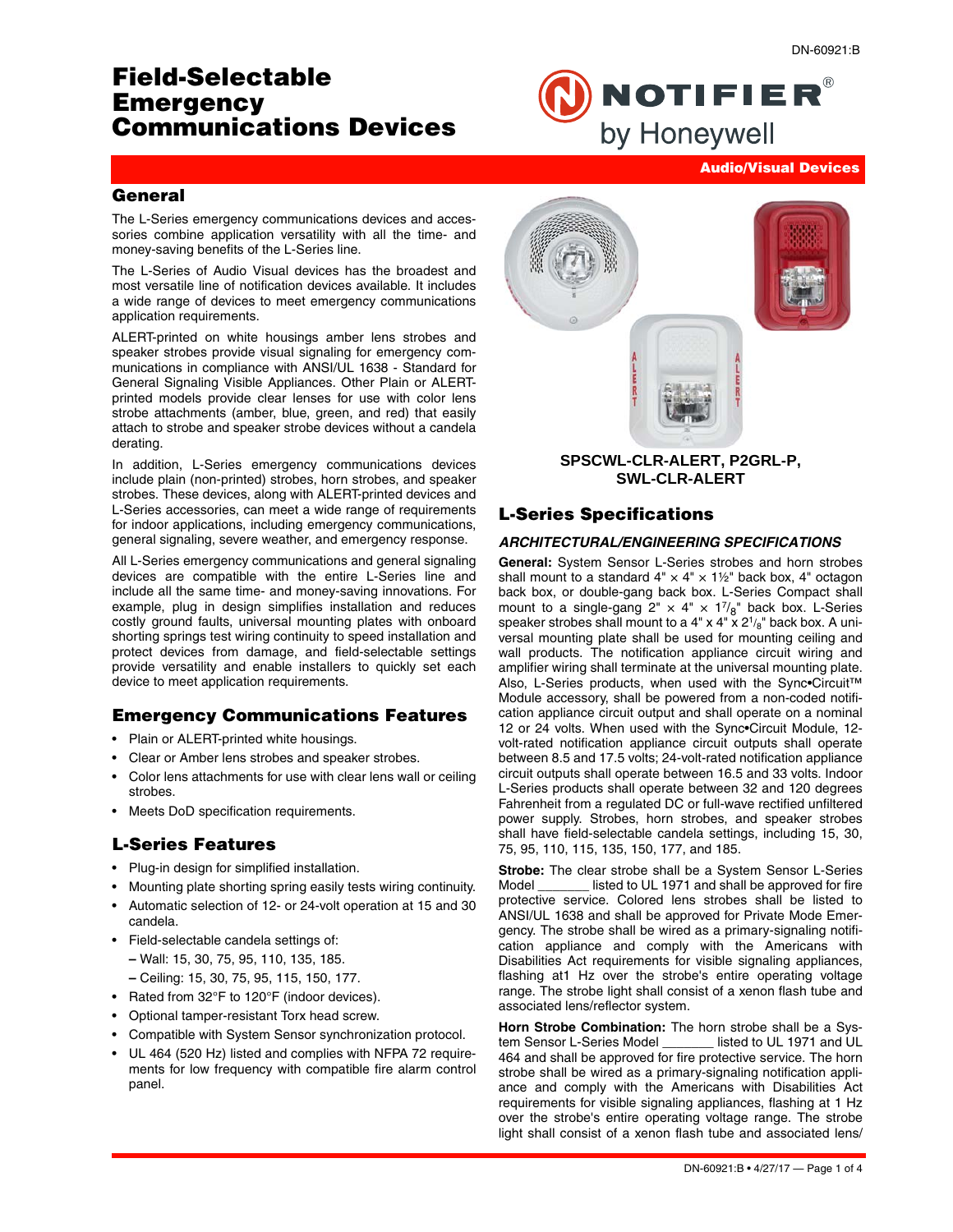reflector system. The horn shall have three audibility options and an option to switch between a temporal three-pattern and a non-temporal (continuous) pattern. These options shall be set by a multiple position switch. The horn and horn strobe models shall operate on a coded or non-coded power supply.

**Speaker Strobe Combination:** The speaker strobe shall be a System Sensor L-Series Model \_\_\_\_\_\_\_\_\_\_ listed to UL 1480 and UL 1971 and be approved for fire protective signaling systems. Speaker shall be capable of operating at 25.0 or 70.7 nominal Vrms selected via rotary switch, and shall have a frequency range of 400 to 4,000 Hz. Speaker shall have power taps that are selected by rotary switch. The strobe shall comply with the NFPA 72 requirements for visible signaling appliances, flashing at 1 Hz over the strobe's entire operating voltage range. The strobe light shall consist of a xenon flash tube and associated lens/reflector system.

**Synchronization Module:** The module shall be a System Sensor Sync•Circuit model MDL3 listed to UL 464 and shall be approved for fire protective service. The module shall synchronize L-Series strobes at 1 Hz and horns at temporal three. Also, while operating the strobes, the module shall silence the horns on horn strobe models over a single pair of wires. The module shall mount to a  $4^{11}\!/_{16}$ "  $\times$   $4^{11}\!/_{16}$ "  $\times$   $2^{1}\!/_{8}$ " back box. The module shall also control two Style Y (class B) circuits or one Style Z (class A) circuit. The module shall synchronize multiple zones. Daisy chaining two or more synchronization modules together will synchronize all the zones they control. The module shall not operate on a coded power supply.

**Color Lens Strobe Attachment:** The System Sensor L-Series color lens attachments shall be approved for fire protective service as listed in UL 1638. The lens attachments shall only be used with (plain non-fire-printed) System Sensor strobe devices. They shall mount to any wall or ceiling strobe and be rated from minus 35 degrees to 151 degrees Fahrenheit.

## **Physical Specifications**

- **Standard Operating Temperature:** 32°F to 120°F (0°C to 49°C)
- **Humidity Range:** 10 to 93% non-condensing.
- **Dimensions**
	- **Wall-Mount Strobe and Horn Strobe (including lens):** 5.6" L x 4.7" W x 1.25" D.
	- **SPS Speaker Strobe:** 6.5" L x 5.0" W x 2.3" D (including lens and speaker)
	- **Ceiling-Mount Strobe (including lens):** 6.8" diameter x 2.8" D

## **Electrical/Operating Specifications**

- **Nominal Voltage (strobes and horn strobes):** Regulated 12 VDC or regulated 24 DC/FWR.
- **Nominal Voltage (speakers):** 25 V or 70.7 V (nominal).
- **Maximum Supervisory Voltage (speakers):** 50 VDC.
- **Operating Voltage Range:** 8 to 17.5 V (12 V nominal) or 17 to 33 V (24 V nominal).
- **Operating Voltage Range with MDL3:** 8.5 to 17.5 (12V nominal) or 16.5 to 33V (24V nominal).
- **Strobe Flash Rate:** 1 flash per second.
- **Speaker Frequency Range:** 400 to 4,000 Hz.
- **Speaker Power:** ¼, ½, 1, 2 watts.

## **Speaker Sound Output**

| <b>UL Reverberant</b><br>$(dBA \& 10 ft.)$ | 2W        | 1 W | ½ W | 1⁄4 W |
|--------------------------------------------|-----------|-----|-----|-------|
| <b>Wall-Mount SPS Series</b>               | 88        | 85  | 82  | 79    |
| Ceiling-Mount SPC Series                   | <b>88</b> | 85  | 82  | 79    |

## **UL Current Draw Data**

| UL MAX. STROBE CURRENT DRAW (MA RMS) |  |  |
|--------------------------------------|--|--|
|--------------------------------------|--|--|

|         | 8-17.5<br>Volts | 16-33 Volts |            |  |  |  |
|---------|-----------------|-------------|------------|--|--|--|
| Candela | DC              | DC          | <b>FWR</b> |  |  |  |
| 5       | 87              | 41          | 60         |  |  |  |
| 30      | 153             | 63          | 86         |  |  |  |
| 75      | N/A             | 111         | 142        |  |  |  |
| 95      | N/A             | 134         | 164        |  |  |  |
| 110     | N/A             | 148         | 179        |  |  |  |
| 115     | N/A             | 158         | 191        |  |  |  |
| 135     | N/A             | 172         | 209        |  |  |  |
| 150     | N/A             | 189         | 228        |  |  |  |
| 177     | N/A             | 226         | 264        |  |  |  |
| 185     | N/A             | 222         | 257        |  |  |  |

Wall Candela Settings: 15, 30, 75, 95, 115, 150, 177 Ceiling Candela Settings: 15, 30, 75, 95, 110, 135, 185

|                        |          | DC<br>Input:                                           |          |          |          |          |           |                                    |           |           |           |                                               |          |          |          |          |           |                       |           |           |                         |           |
|------------------------|----------|--------------------------------------------------------|----------|----------|----------|----------|-----------|------------------------------------|-----------|-----------|-----------|-----------------------------------------------|----------|----------|----------|----------|-----------|-----------------------|-----------|-----------|-------------------------|-----------|
|                        |          | $8 - 17.5$<br><b>DC</b> Input:<br>16-33 Volts<br>Volts |          |          |          |          |           | <b>FWR Input:</b><br><b>16 FWR</b> |           |           |           |                                               |          |          |          |          |           |                       |           |           |                         |           |
|                        | 15<br>cd | 30<br>cd                                               | 15<br>cd | 30<br>cd | 75<br>cd | 95<br>cd | 110<br>cd | 115<br>cd                          | 135<br>cd | 150<br>cd | 175<br>cd | 185<br>cd                                     | 15<br>cd | 30<br>cd | 75<br>cd | 95<br>cd | 110<br>cd | 115<br>cd             | 135<br>cd | 150<br>cd | 175<br>cd               | 185<br>cd |
| <b>Temporal High</b>   | 15       | 30                                                     | 54       | 74       | 121      | 142      | 162       | 187                                | 196       | 217       | 254       | 245                                           | 83       | 107      | 156      | 177      |           | 198 223               |           |           | 234 254 286 287         |           |
| <b>Temporal Low</b>    | 98       |                                                        | 158 44   | 65       | 111      | 133      | 157       | 185                                | 184 211   |           |           | 249 235                                       | 68       | 91       | 145      | 165      | 185       | 199                   | 223       |           | 229 262 271             |           |
| Non-Temporal High      | 93       | 154 73                                                 |          | 94       |          | 139 160  | 182       | 187                                | 211       |           |           | 230   273   262   108                         |          | 135      | 181      |          |           | 207 230 223           |           |           | 264   254   286   315   |           |
| Non-TemporalLow        | 106      | 166 51                                                 |          | 71       | 119      | 139      | 162       |                                    |           |           |           | 170 190 216 258 239                           | 79       | 104      | 157      | 175      | 197       | 199                   |           |           | 235   229   262   281   |           |
| 3.1K Temporal High     | 93       | 156 53                                                 |          | 73       |          | 119 140  | 164       | 184                                |           |           |           | 190 229 257 242                               | 81       | 105      | 155      | 177      |           | 196 225               |           |           | 234   255   289   284   |           |
| 3.1K Temporal Low      | 93       | 156 45                                                 |          | 66       | 112      | 133      | 160       |                                    |           |           |           | 185 185 212 252 235                           | 68       | 90       | 145      | 166      |           | 186 196               |           |           | 222   229   260   276   |           |
| 3.1K Non-Temporal High | 91       | 154 69                                                 |          | 90       |          | 135 157  |           |                                    |           |           |           | 175   202   208   229   271   261   101       |          | 131      |          |          |           | 176   204   230   225 |           |           | 264   255   289   326   |           |
| 3.1K Non-Temporal Low  | 99       | 162 52                                                 |          | 72       |          |          |           |                                    |           |           |           | 119   138   162   187   192   217   259   242 | 77       | 102      |          | 156 177  |           |                       |           |           | 199 196 234 229 260 291 |           |

The 3.1k is the sound of the mini-horns. The EM (which stands for Electro-mechanical) is the sound of the SpectrAlert Advance line which uses an algorithm that hops frequencies between 2Hz and 4Hz.

## *UL MAX. CURRENT DRAW (MA RMS), 2-WIRE HORN STROBE*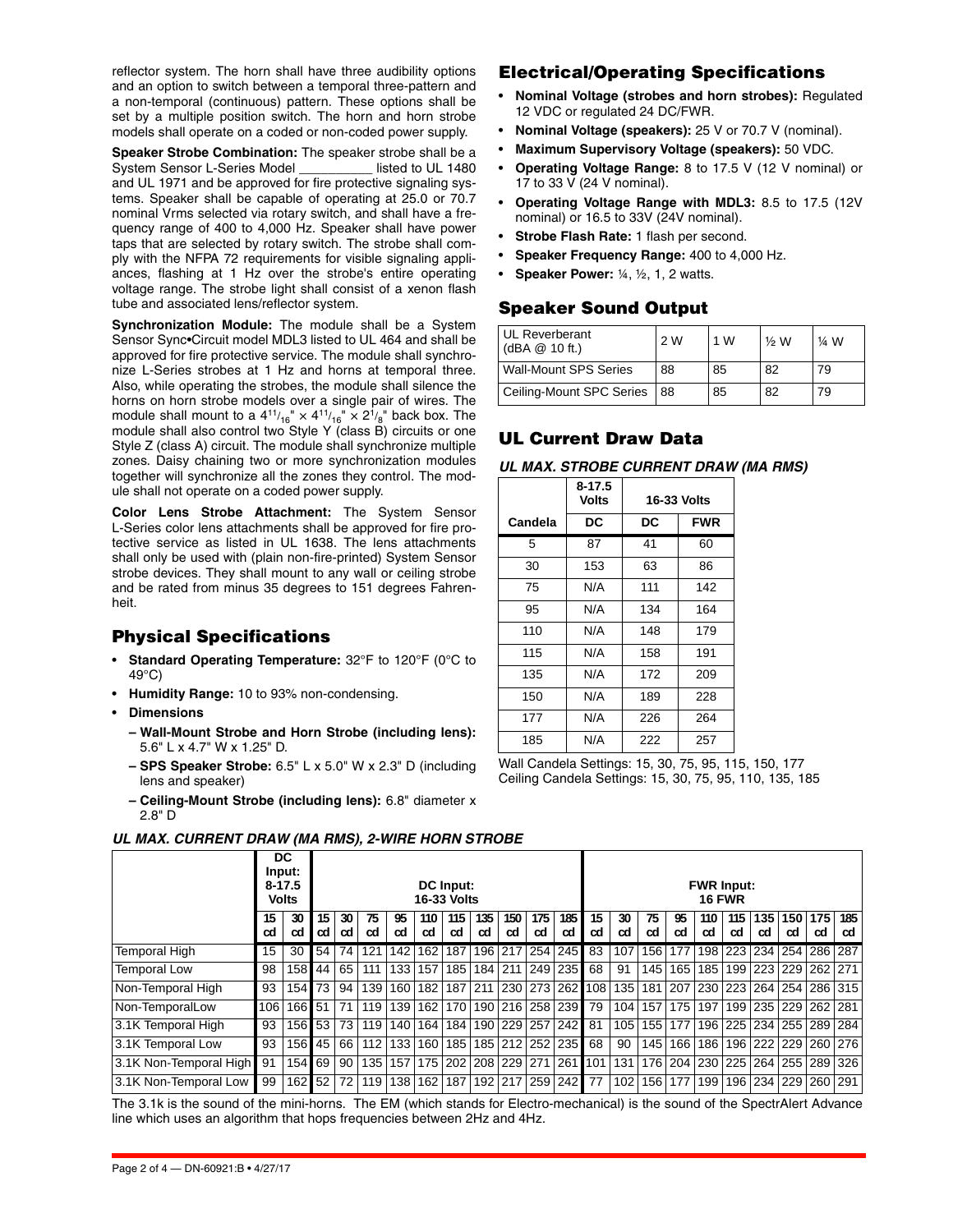### *HORN TONES AND SOUND OUTPUT DATA: HORN AND HORN STROBE OUTPUT (DBA)*

The 3.1k is the sound of the mini-horns. The EM (which stands for Electro-mechanical) is the sound of the SpectrAlert Advance line which uses an algorithm that hops frequencies between 2Hz and 4Hz. In the coded positions, temporal coding

|                 |                      | 8-<br>17.5<br><b>Volts</b> | 16-33<br><b>Volts</b> | $8 - 17.5$<br><b>Volts</b> |    |
|-----------------|----------------------|----------------------------|-----------------------|----------------------------|----|
| <b>Position</b> | <b>Sound Pattern</b> | DC                         | DC                    | DC                         |    |
| 1               | Temporal             | High                       | 84                    | 89                         | 89 |
| 2               | Temporal             | Low                        | 75                    | 83                         | 83 |
| 3               | Non-Temporal         | High                       | 85                    | 90                         | 90 |
| 4               | Non-Temporal         | Low                        | 76                    | 84                         | 84 |
| 5               | 3.1 KHz Temporal     | High                       | 83                    | 88                         | 88 |
| 6               | 3.1 KHz Temporal     | Low                        | 76                    | 82                         | 82 |
| 7               | 3.1 KHz Non-Temporal | High                       | 84                    | 89                         | 89 |
| 8               | 3.1 KHz Non-Temporal | Low                        | 77                    | 83                         | 83 |
| 9†              | Coded                | High                       | 85                    | 90                         | 90 |
| 10†             | 3.1 KHz Coded        | High                       | 84                    | 89                         | 89 |

must be provided by the NAC. If the NAC voltage is held constant, the horn output will remain constantly on.

†Settings 9 and 10 are not available on the 2-wire horn strobes.

## **Agency Listings and Approvals**

The listings and approvals below apply to L-series devices. In some cases, certain modules or applications may not be listed by certain approval agencies, or listing may be in process. Consult factory for latest listing status.

- **UL-Listed**
	- **–** S4048 Plain Wall Speaker Strobes
	- **–** S4048 Plain Ceiling Speaker Strobes
	- **–** S4048 Speaker Strobe ALERT devices
- **UL/ULC-Listed**
	- **–** S5512 Colored Lenses
	- **–** S5512 Plain Wall Strobes
	- **–** S4011 Plain Wall Horn Strobes
	- **–** S5512 Strobe-only ALERT devices
- **FM Approved** (Except ALERT models and colored lenses)
- **CSFM Listed:** 
	- **–** 7125-1653:0504 (Colored lenses, Plain Wall Strobes, Plain Wall Horn Strobes, Plain Wall Speaker Strobes, Plain Ceiling Speaker Strobes, Strobe-only ALERT models)
	- **–** 7320-1653:0505 (Speaker-strobe ALERT models)

## **Product Line Information**

*NOTE: Add "-P" suffix for plain housing (no "FIRE" marking on cover).*

*NOTE: Add "-ALERT" suffix for "ALERT" marking on cover.*

*NOTE: "A" suffix indicates ULC-Listed model. ULC-listed devices include required French labeling. See Agency Listings for listing details.*

*NOTE: "A" suffix indicates ULC-listed models, ULC models have FIRE/FEU marking on cover.*

### *ALERT DEVICES*

**SWL-CLR-ALERT.** Strobe, Wall, Clear Lens, ALERT (White).

**SWL-ALERT.** Strobe, Wall, Amber Lens, ALERT (White).

**SCWL-CLR-ALERT.** Strobe, Ceiling, Clear Lens, ALERT (White).

**SPSWL-ALERT.** Speaker Strobe, Wall, Amber Lens, ALERT (White) (UL/ULC-listed).

**SPSWL-CLR-ALERT.** Speaker Strobe, White, Wall, Clear Lens, ALERT (UL/ULC-listed).

**SPSCWL-CLR-ALERT.** Speaker Strobe, Ceiling, Clear Lens, ALERT (UL/ULC-listed).

#### *PLAIN WALL STROBES*

**SWL-P, SRL-P.** Strobe, Wall, Plain (White, Red).

#### *PLAIN WALL HORN STROBES*

**P2WL(A)-P, P2RL(A)-P**. Horn Strobe, Wall, Plain (White, Red).

#### *PLAIN WALL SPEAKER STROBES*

**SPSWL(A)-P, SPSRL(A)-P.** Speaker Strobe, Wall, Plain (White, Red).

#### *PLAIN CEILING SPEAKER STROBES*

**SPSCWL(A)-P**. Speaker Strobe, Ceiling, Plain (White).

#### *COLORED LENSES*

**LENS-A2.** Wall-Mount Lens Attachment, Amber.

**LENS-B2.** Wall-Mount Lens Attachment, Blue.

**LENS-G2.** Wall-Mount Lens Attachment, Green.

**LENS-R2.** Wall-Mount Lens Attachment, Red.

**LENS-AC2.** Ceiling-Mount Lens Attachment, Amber.

**LENS-BC2.** Ceiling-Mount Lens Attachment, Blue.

**LENS-GC2**. Ceiling-Mount Lens Attachment, Green.

**LENS-RC2.** Ceiling-Mount Lens Attachment, Red.

#### *BEZEL KITS\**

**BZW, BZR.** Wall Bezel Kit (White, Red).

**BZGW, BZGR.** Compact Wall Bezel Kit (White, Red).

**BZWC, BZRC.** Horn/Strobe Ceiling Bezel Kit (White, Red).

**BZSPW, BZSPR.** Speaker Wall Red Bezel Kit (White, Red).

**BZSPWC, BZSPRC.** Speaker Ceiling Red Bezel Kit. (White, Red).

*NOTE: For bezel option add -F (FIRE), -AL (ALERT), -EV (EVAC), -AG (AGENT), -P (Plain), -SP (FUEGO), -PG (FOGO) suffix for desired printing.* 

*NOTE: Each bezel pack ships in a package of 5.*